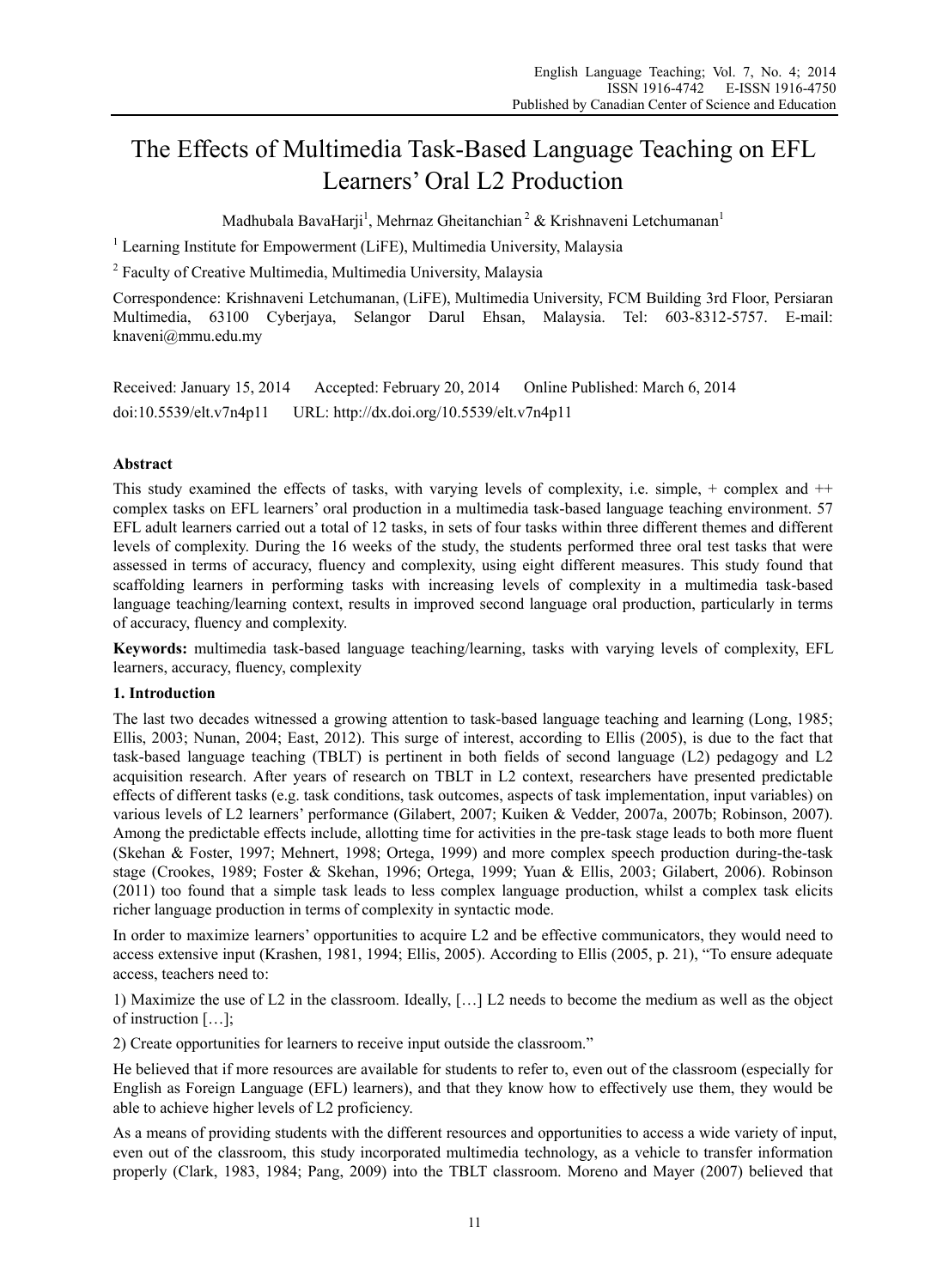multimedia recitation and graphical illustration pro-create visual and mental models integrate with learners' prior knowledge (i.e. schema) to produce new knowledge. Mayer (2009) agreed that multimedia instruction (combining video, sound, words, and pictures together) would support meaningful learning as well as enable learners to understand the materials better. In support of the cognitive theory of multimedia, Mayer asserted (2004, p. 47), "People learn more deeply from words and pictures than from words alone."

Thus, the aim of this study was two-fold: to synergize the TBLT approach and multimedia technology to create a Multimedia Task-based Language Teaching (MMTBLT) environment to scaffold students' L2 oral production, and to examine the effects of MMTBLT on the L2 oral production, i.e. in terms of accuracy, fluency, and complexity.

## **2. Method**

#### *2.1 Participants*

In Iran, students who pass the university entrance exam, but fail to meet the English requirement will have to attend the elementary general English course. The students who volunteered to participate in this study was made up of 57 EFL adult university students (male/ female) who registered in the 16-week elementary general English course in a university in Iran. Their age ranged from 19 to 58 years old, with the mean age of 29.40. They would have undergone at least seven years of mandatory English classes at junior high and high schools before tertiary education. Based on a survey of the participants' background, their weekly formal English studying hours (not including this course of study) ranged from 0 to 4 hours per week, with a mean of 0.47 hours weekly. Data collected from the Nelson Proficiency Test (Version 050C), which is specifically designed for elementary level language learners found that the participants' recorded a mean score of 13.3 with a standard deviation of 2.9. The individual oral interviews, which was also conducted before the commencement of this study confirmed that their L2 proficiency level ranged from false beginners to pre-intermediate and their communicative skills in English were very limited. During the interview some of them merely smiled, without uttering a single word and most of them were unable to complete a full sentence in English. Examples of phrases that they were able to produce accurately were: My name is … I am 22 years old (even some said, "I am 22 years!")

# *2.2 Multimedia Tool*

A free web-based software program, which is a blogging tool and a Content Management System (CMS), was used as a medium to post instructional materials. The blog comprises texts, hypertexts, images (static or dynamic), and links to videos, audios, other web pages, and other files. This potentiality allowed the researchers to post the teaching and learning materials on the webpage. It created an environment that enabled students to have quick and easy access to the materials. In addition, a link was made available for student audience to post comments, questions, assignments and hold discussions. This feature was aimed at enabling students to stay "connected" to their instructor as well as to their peers.

#### *2.3 Tasks*

Taking into consideration the effects of topic familiarity on students' L2 acquisition (Ellis, 2003) and connectivity of ideas, we decided on three broad themes, i.e. *Personal Life, Travel* and *World Events* for this 16-week course of study (See Figure 1). In designing the 12 tasks (four for each theme), we also took into consideration the students' communicative needs, interests, ages and the effects of task contents on their performance (Cohen, Manion, & Morrison, 2004).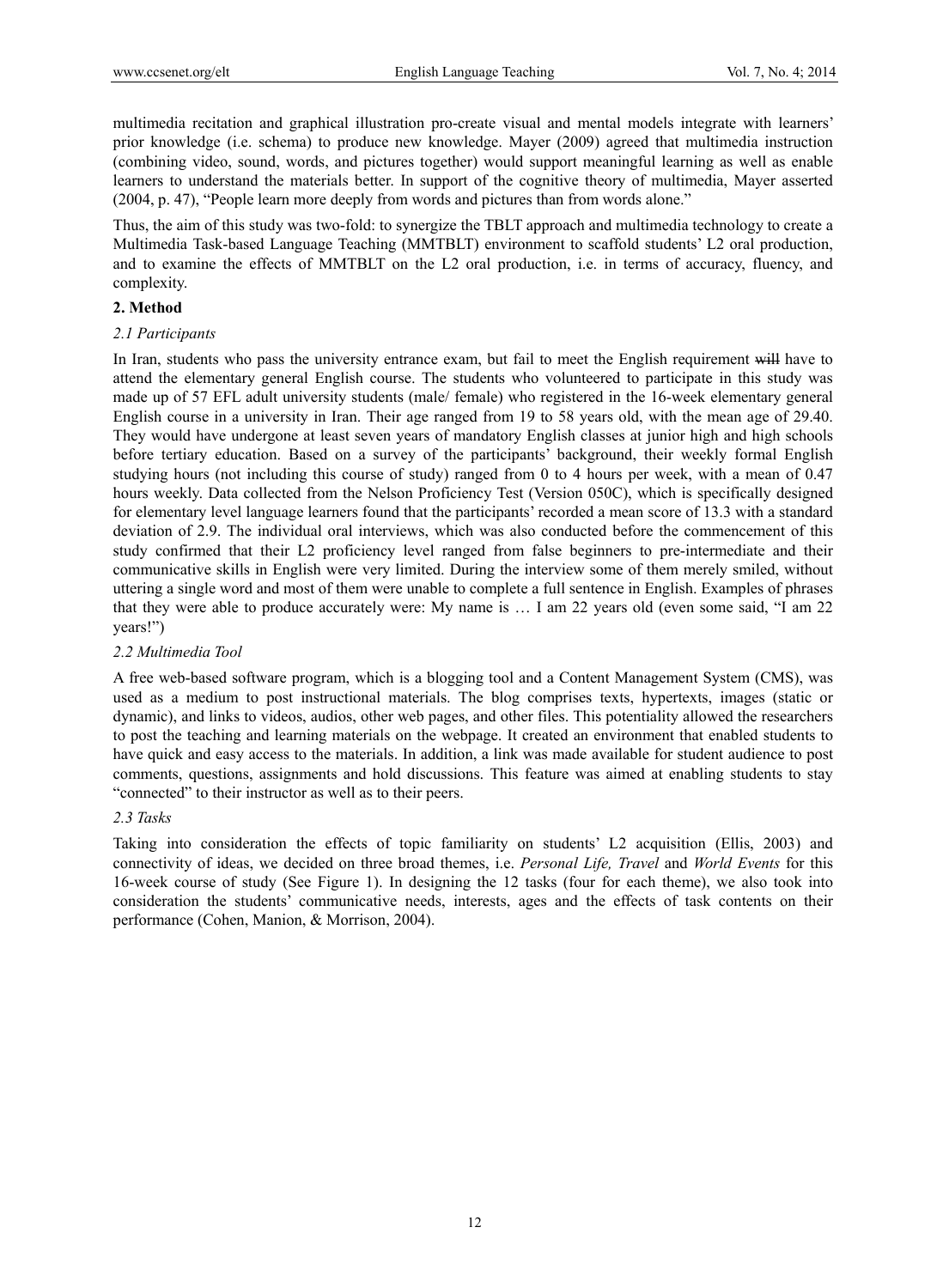

Figure 1. Themes and topics for tasks

In designing the tasks illustrated in Figure 1, as mentioned earlier we took into account several consideration in determining the themes and tasks. We decided to identify themes that would lend themselves well in designing tasks that would vary in levels of complexity. Firstly, we incorporated narratives, since narratives are said to help students learn morphological and syntactic structures that would prepare them to communicate beyond the classroom and in the real world (Kormos, 2011; Kiernan, 2003). Secondly, with the additional practices in performing tasks, which required them to tap on their previous knowledge, these tasks were designed to lend to automatization (Anderson, 2000). The tasks were also designed to draw the students' attention to the knowledge gap between their existing knowledge and the knowledge they need to perform the task in order to motivate them to acquire the structure (Kormos, 2011, p. 54). Skehan and Foster's (1997, 1999, 2001, 2005) studies reported that the types of tasks can also have an effect on the interlocutors' oral output, i.e. in terms of complexity, accuracy, and fluency.

In addition, adopting Robinson's Triadic Componential Framework (2001, 2003b, & 2007) and Nunan's ranks of task difficulty (2004), we drew up tasks with different loads on students' cognitive resources. Nunan ranked task difficulties into three levels, i.e. "static", "dynamic", and "decision-making/abstract". Similarly, Robinson propounded the same classification along resource-directing dimension in his task complexity model, i.e. "+/- Few elements", "+/- Here-and-now", and "+/- No reasoning". He believed combining or eliminating each of these elements affected task complexity. Synthesizing the two classifications, we categorized tasks within the *personal life* theme as "static" tasks and classified them under "+Here-and-now" category of resource-directing dimension in Robinson's task complexity model (See Table 1). These tasks were classified as simple tasks, since they imposed lesser cognitive load and required students to describe static situations. These tasks were carried out in the first phase of the study.

The tasks within the theme *trip* are reflective of Nunan's "dynamic" task ranks and were graded in the "-Here-and-now" category of resource-directing dimension in Robinson's model of task complexity. These tasks were categorized as +complex, since they required students to describe locations, states and activities that they performed earlier or would plan to do in the future. These tasks imposed slightly higher cognitive load on the students and were presented in the second phase of the study.

We regarded the tasks within the w*orld events* theme as "abstract" tasks, which Nunan ranked as the most difficult of all three task types. In addition, in incorporating Robinson's complexity model, i.e. "-Here-and-now" and "-No-reasoning" category, ++complex tasks were designed. These tasks required students to evaluate new information by stating reasons to support their views. ++complex tasks are deemed to impose the highest cognitive load on students and therefore were introduced in the last phase of the study.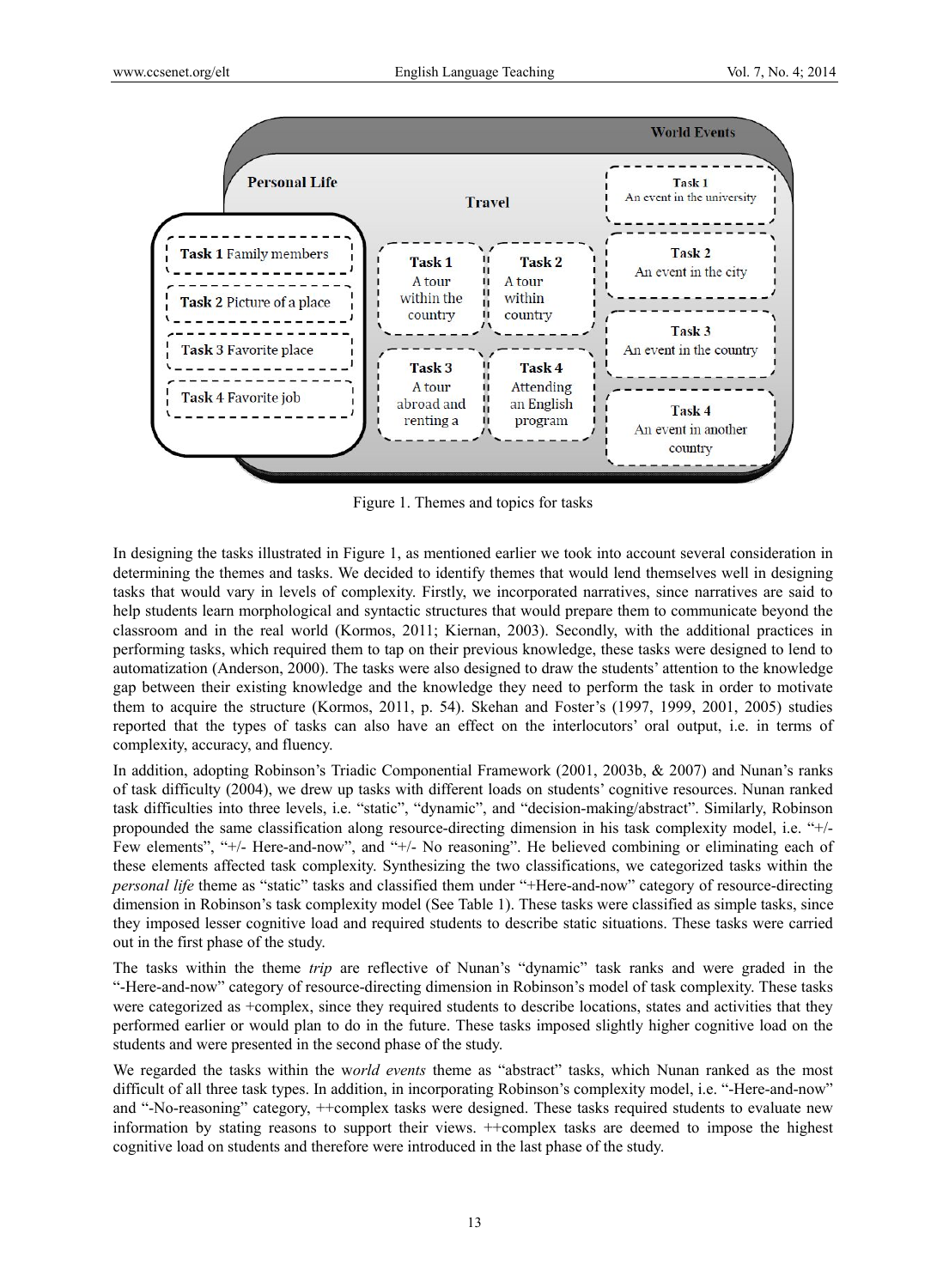| Theme of Task  | Type of Task<br>Nunan's Task<br>difficulty | Resource-directing<br>dimension<br>Robinson's<br>classification | Complexity<br>level | Description of tasks                                                                                                                                        |
|----------------|--------------------------------------------|-----------------------------------------------------------------|---------------------|-------------------------------------------------------------------------------------------------------------------------------------------------------------|
| Personal Life  | <b>Static</b>                              | $+$ Here-and-now                                                | Simple              | Students to present<br>factual<br>information<br>about<br>family<br>members                                                                                 |
| Trip           | Dynamic                                    | -Here-and-now                                                   | $+Complex$          | Students to talk about a trip<br>taken/to be taken                                                                                                          |
| World's Events | Abstract                                   | -Here-and-now<br>-No-reasoning                                  | $+$ -Complex        | Students to present a report<br>of a problem at the university,<br>giving at least two reasons<br>for cause of the problem and<br>suggest a solution for it |

|  |  | Table 1. Features and descriptions of sample treatment tasks |
|--|--|--------------------------------------------------------------|
|  |  |                                                              |

In addition to the levels of complexity, we also took into consideration the task conditions, i.e. "one-way" "open" and "divergent" (Ellis, 2003). According to Ellis, a "one-way" task places the responsibility of accomplishing it on a single person, who has to give information that s/he holds to complete it; "open" tasks are said to give students the opportunity to express their views in discussions, debates, surveys and other related activities and "divergent" tasks result in producing more words and greater output (Duff, 1986 in Ellis, 2003). Consequently, in order to increase students' involvement in the process of completing the tasks and eliciting more information from them, the 12 tasks were designed with the aforementioned features, namely: one-way, open and divergent.

#### *2.4 Blending Multimedia in Tasks*

As mentioned earlier, one of the aims of this study was to synthesize TBLT and multimedia, and the outcome is Multimedia Task Based Teaching and Learning (MMTBLT). In creating a rich MMTBLT environment, a web page was designed for students to access various materials related to the topic taught in each lesson. It was aimed at creating a virtual L2 environment, drawing students' attention and keeping them involved, encouraging them to participate and scaffolding their performance of the tasks. Each unit on the webpage was supplemented with various links and hyperlinks, which linked students to other sources of information in different web pages and various files. For instance, together with a text entitled "Describing Family Members", several links were made available to help students acquire additional information on the specific context: links that linked them to several pages, including a page with a word list related to introducing members and history of a family, a page that illustrates a family tree, a page where students can listen to a dialogue between two native speakers on a related topic, listening practices as well as a page that presents a sample of a student's oral production (Appendix 1). In addition, graphics, audio, video, plain texts, and other files were interlinked to create a non-linear medium of information. The embedded links and hyperlinks were aimed at linking students to various sources of information, to myriad materials for additional practice, such as several websites on free L2 instructional materials (www.englishclub.com, www.englishtenses.com, www.talkenglish.com etc.) as well as to free online dictionaries (e.g. Babylon Thesaurus, Babylon Dictionary, etc.) for their reference (See Appendix 2).

Generally, teaching materials for each lesson included a passage with a subject related to the main theme, links containing instructional materials to aid comprehension (e.g. related grammatical points), links containing supplementary materials (e.g. listening texts, related games, self-assessment tests, etc.), and assigned tasks to be carried out as class activities or homework. The objectives of the tasks were two-folded: first, to develop students' production skills, with the focus on oral production; and second, to scaffold students' communicative L2 skill to enable them to converse in a real world environment. The take-home tasks were published on the webpage for students to view their peers' assignments, comment on the tasks, give feedback or elicit ideas.

To scaffold students' performance of the tasks, the researchers composed 12 passages, which were proofread and validated by four ELT experts, and piloted with elementary level students (since, as mentioned earlier, the participants of this study were at the elementary level) in both EFL and ESL contexts. Each series of passages was a structured cluster of ideas in the same genre, but different topics to help students construct their own piece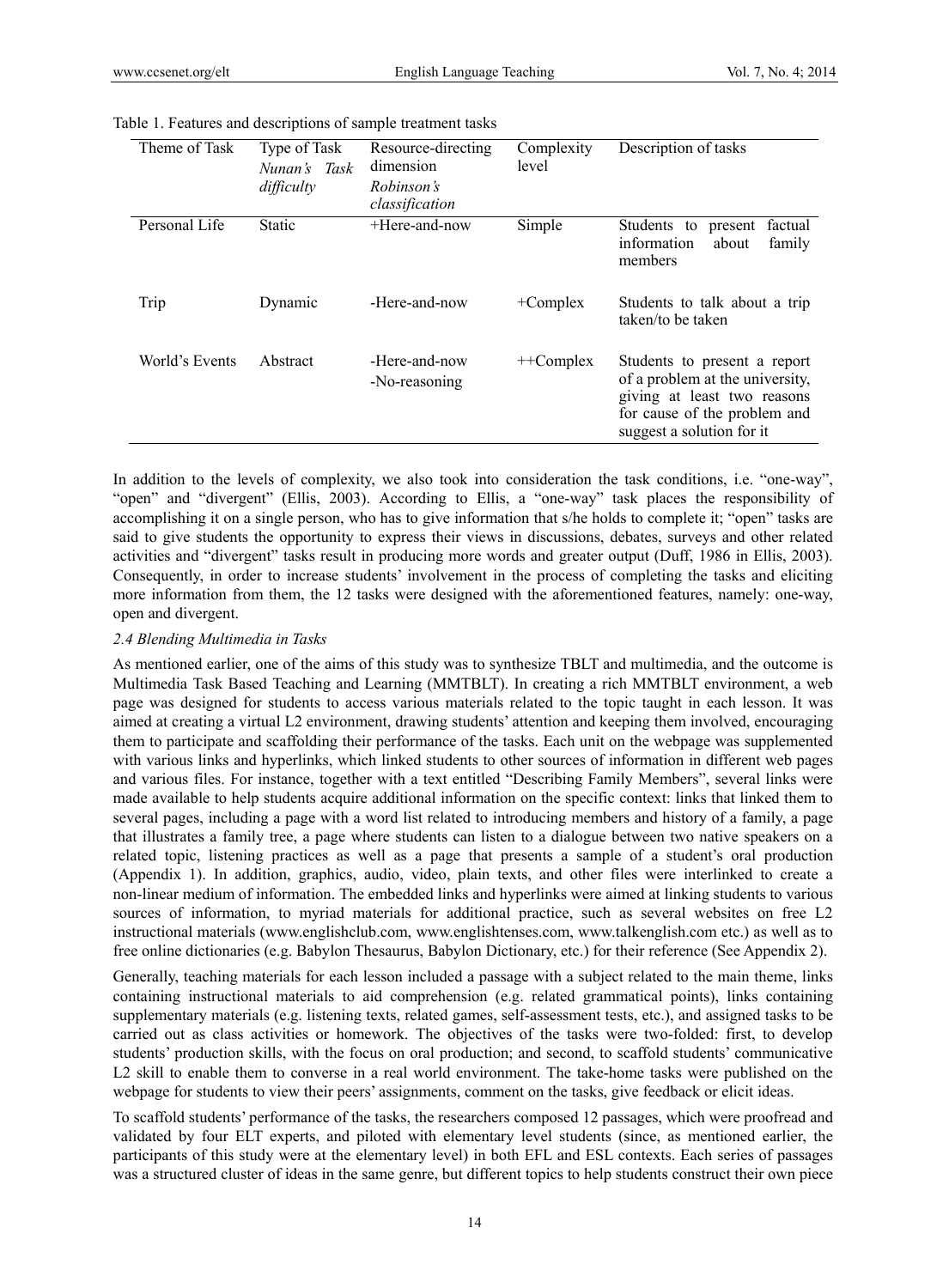of knowledge and scaffold the performance of the oral tasks they would have to carry out at the end of each phrase of the study.

# *2.5 Oral Test Tasks*

In order to assess the individual students' levels of accuracy, fluency and complexity of oral L2 production, three oral production test tasks, at various levels of complexity within the multimedia task based context, were designed. The topics for the test tasks were "telling a story with "you" as the main character", "talking about a trip that you have written in your journal", and "talking about a critical piece of news". Each test was a task, which was individually performed after every four sessions of the study, so that the students were required to carry out the tasks within the same category and theme. All the tasks were analyzed using the measures of accuracy, fluency and complexity. Figure 2 illustrates the oral production test tasks each student performed in the course of this study.



Figure 2. Oral production test tasks

As seen in Figure 2, the same topic was identified for the pre-test and the first test to measure the effects of simple tasks during the first phase of the study on the students' oral L2 production. After carrying out simple tasks on various topics during the first four sessions within the theme of "*Personal Life*", the students were assigned to compose a story of themselves and perform the task orally, using the knowledge they had gained in the first phase of the study. "A story about self" was categorized as a "simple task" since the students were required to construct factual sentences (i.e. +Here-and-now) to compose their stories. The students' tasks were analyzed, using the measures of accuracy, fluency, and complexity to assess the effects of simple tasks on the students' oral L2 production in the MMTBLT context.

At the end of the second phase of the study, the students performed +complex tasks on the theme, *Travel*. They were assigned to prepare a journal about a trip they made and present it orally as the second test task. "A travel journal" was categorized under "+complex" task since the students were required to construct several sentences, based on an event in the past (i.e. -Here-and-now). The students' oral presentation of their journals were analyzed, using the same measures of accuracy, fluency and complexity to examine the effects of +complex tasks on the students' oral L2 production in the MMTBLT context.

The final test examined the effects of ++complex tasks on the students' oral L2 production in the MMTBLT environment. They were assigned to write a piece of news about an event and present it orally as the third test task. They were asked to include at least three reasons for the event and offer solutions. "A critical piece of news" was placed under the "++complex" task category, since the students were required to gather information about an event that happened in the past and offer reasoning (i.e. -Here-and-now and -No-reasoning).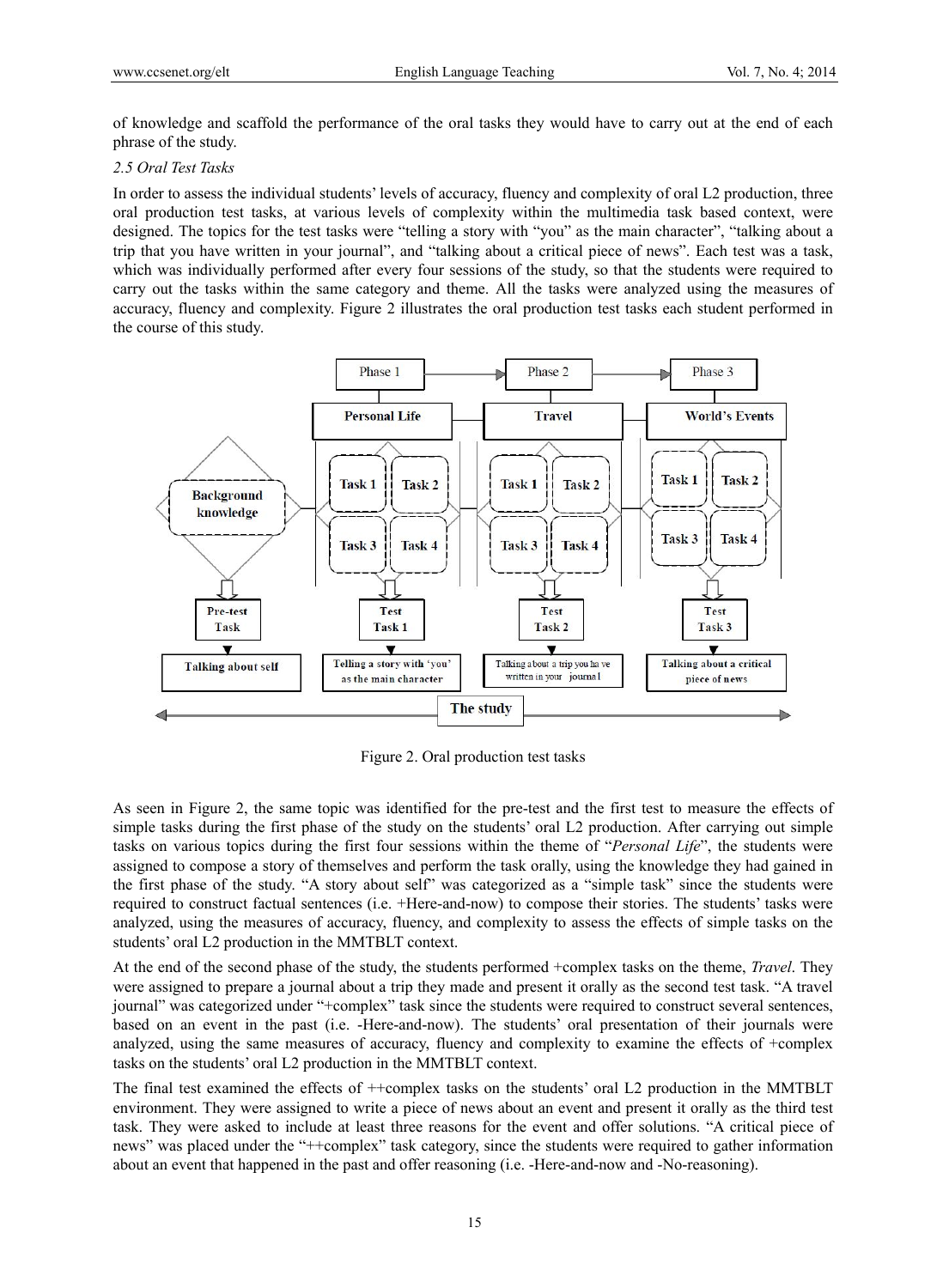# *2.6 Procedure*

As mentioned earlier this was conducted over a 16 week period, was held once a week for two and a half hours per session in the computer lab. Due to the insufficient number of computers, the students worked in pairs or small groups (3-4 students in each group). As stated earlier, the Nelson proficiency test was administered to gauge the students' proficiency level before the study. They were also briefed on the MMTBLT context, the multimedia tasks as well as how to present the tasks oral. Table 2 illustrates the schedule of the classroom procedure during the course of study.

| Week  | Phase | Complexity<br>level     | Treatment<br>Task | Procedure                                                               |  |  |  |  |
|-------|-------|-------------------------|-------------------|-------------------------------------------------------------------------|--|--|--|--|
|       | Ι     |                         |                   | Oral production test (pre-treatment test)<br>Nelson<br>Proficiency test |  |  |  |  |
| 2     | Ι     | simple                  |                   | Describing family members                                               |  |  |  |  |
| 3     |       | simple                  | 2                 | Describing a picture of a place                                         |  |  |  |  |
| 4     | Ι     | simple                  | 3                 | Describing their favorite place                                         |  |  |  |  |
| 5     | I     | simple                  | 4                 | Describing their favorite job                                           |  |  |  |  |
| 6     | Ι     |                         |                   | <b>Students' First Oral Presentation</b>                                |  |  |  |  |
| 7     | H     | +complex                |                   | Traveling in a city within the country                                  |  |  |  |  |
| 8     | П     | $+$ complex             | 2                 | Traveling in the country with an international friend                   |  |  |  |  |
| 9     | П     | +complex                | 3                 | Traveling abroad and rent a hotel room                                  |  |  |  |  |
| 10    | H     | +complex                | 4                 | Attending an English program abroad                                     |  |  |  |  |
| 11    | H     |                         |                   | Students' Second Oral Presentation                                      |  |  |  |  |
| 12    | Ш     | $+$ +complex            | 1                 | Sharing an event in the university                                      |  |  |  |  |
| 13    | Ш     | $+$ + $\epsilon$ omplex | 2                 | Sharing an event in the city                                            |  |  |  |  |
| 14    | Ш     | $+$ +complex            | 3                 | Sharing an event in the country                                         |  |  |  |  |
| 15    | Ш     | $+$ +complex            | 4                 | Sharing an event in another country                                     |  |  |  |  |
| 16    | Ш     |                         |                   | <b>Students' Final Oral Presentation</b>                                |  |  |  |  |
| Total |       |                         | 12                |                                                                         |  |  |  |  |

As seen in Table 2, each phase of the study was over four weeks and during each phase the students were given four different tasks in the same genre, with different topics and different levels of complexity, followed by an oral presentation to assess the changes in the students' oral L2 production in the MMTBLT context.

# *2.7 Data Source*

Ellis (2003) presented a list of measures to examine accuracy, fluency, and complexity levels of oral L2 production. Since consideration of various measures in order to evaluate accuracy, fluency, and complexity of oral L2 production makes cross study comparison complicated and does not lead to a reliable result (Dembovskaya, 2009), several measures which were adopted in other studies and showed sensitivity in capturing variance were also adopted in this study. The measures are discussed in the following sections.

# 2.7.1 Measures of Accuracy

In a study, Ellis and Yuan (2005) examined the students' accuracy level, by considering the percentage of error-free clauses in their speech. Foster and Skehan applied this measure in different studies in 1996 and 1999 and stated that the percentage of error-free clauses was a sensitive measure to reveal students' speech differences.

Taking into consideration the students' English proficiency level ranged from false beginners to pre-intermediate level (based on the Nelson Proficiency Test result), we decided to adopt a generalized measure, i.e. percentage of error-free clauses as well as two more specific measures to examine the students' accuracy levels. Hence following three measures were adopted:

# 1) Percentage of error-free clauses

2) Target-like use of verb tenses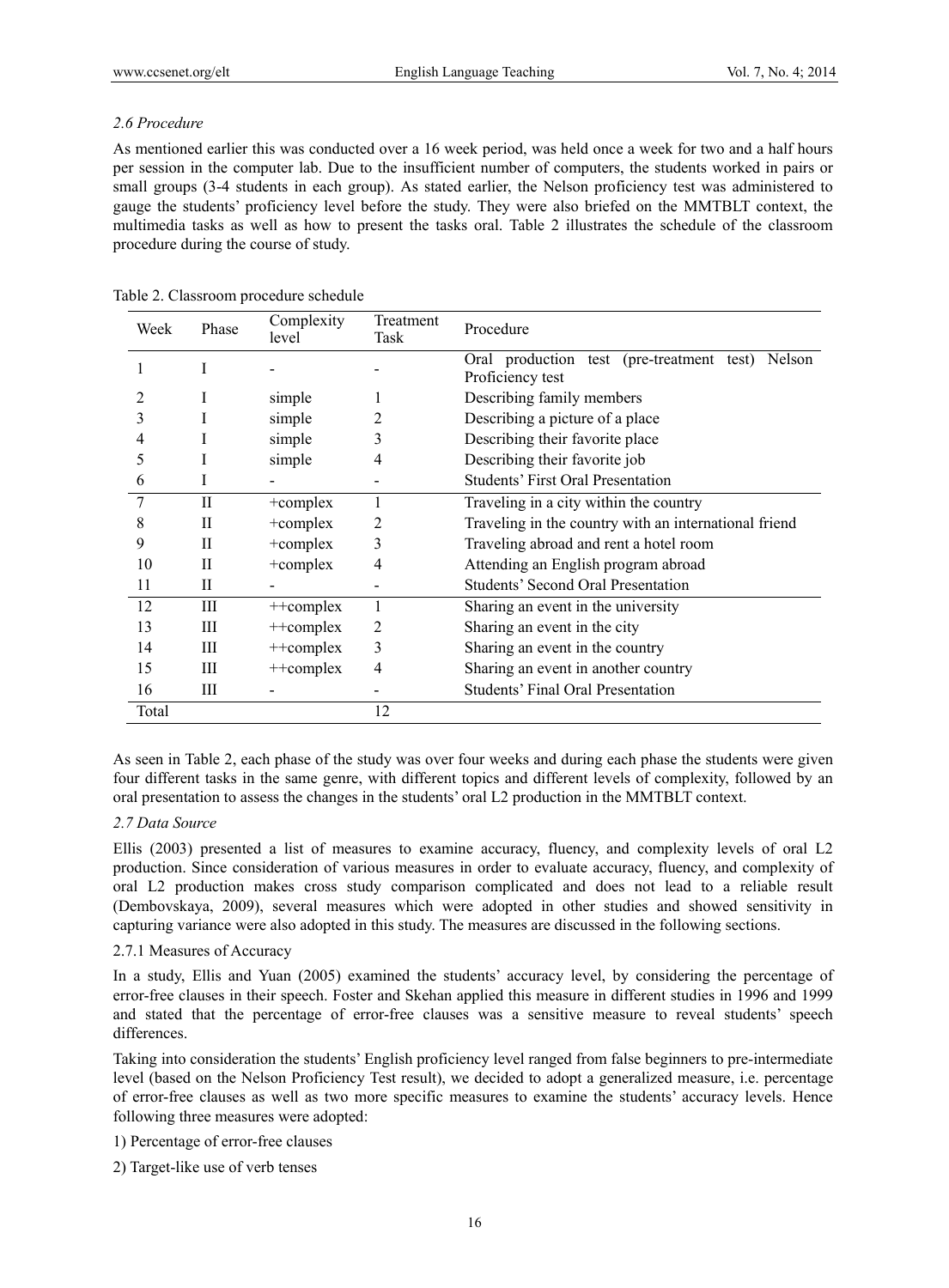# 3) Target-like use of plurals

# 2.7.2 Measures of Fluency

According to Saville-Troike (2012, p. 80), "fluency is achieved in production […] through use of automated rule-based systems". Similarly, Schmidt (1992, pp. 358-359) referred to fluency as "automatic procedural skill" that showed the speech which was easily and automatically produced with no effort and attention (Wood, 2010). Ellis (2003) listed several measures to examine the fluency levels of oral L2 production. Total number of pauses is one of the measures, which was used in several studies (Foster & Skehan, 1996, 1999; Mehnert, 1998; Dembovskaya, 2009) showed significant differences in the students' fluency. Hence, to examine the students' language fluency, we decided to adopt the following measures:

- 1) Number of pauses per 90 seconds
- 2) Number of words per 90 seconds
- 2.7.3 Measures of Complexity

Foster and Skehan (1999) found that the number of clausal subordination is a reliable measure which showed sensitivity in various experimental contexts and were correlated with other complexity measures. Dembovskaya (2009), who reported its reliability, had employed this measure in his study. Based on previous studies (Mehnert, 1998; Yuan & Ellis, 2003; Larsen-Freeman, 2006) and the proficiency levels of the participants before the study, the following three measures were employed in this study:

1) Amount of clausal subordination

- 2) Frequency of use of conjunctions
- 3) Frequency of use of prepositions

In sum, we employed eight measures to examine the students' L2 oral production, particularly in terms of accuracy, fluency and complexity.

# *2.8 Data Coding*

To examine individual students' accuracy, fluency and complexity level of their oral L2 production, audio and video recordings of their presentations were transcribed and coded for the eight different measures. 90 seconds of each presentation was analyzed, which began in the middle of the presentations (i.e. from the second 91). This was because most of the students were nervous at the beginning of the presentation and nervousness resulted in lots of pauses, repetitions and false starts. In Ellis's (2003) classification of production variables, the productions were analyzed per minute, but since most of the participants in this study were false beginners and some were performing oral presentations in English for the very first time, we decided to measure their production for the duration of 90 seconds for more reliable results, rather than less than 90 seconds.

We developed a coding system to ensure reliability. In a coordination meeting, the four independent raters, who coded the data discussed to finalize the coding system of the oral production. Once consensus was made, the raters individually coded approximately 20 per cent of the data. The level of agreement among them was thereafter calculated, using Kappa Coefficient for all the eight measures for accuracy, fluency and complexity. According to the interpretation of Kapa (Viera & Garrett, 2005), the level of agreement among the four raters was considered as "very good". Table 3 shows the levels of agreement between the raters

| Dimension  | Measure                          | Kappa agreement value |
|------------|----------------------------------|-----------------------|
|            | Percentage of error-free clauses | 1.000                 |
| Accuracy   | Target-like use of verb tenses   | 1.000                 |
|            | Target-like use of plurals       | 0.833                 |
| Fluency    | Number of words per minute       | 1.000                 |
|            | Number of pauses per minute      | 0.839                 |
|            | Amount of clausal subordination  | 0.808                 |
| Complexity | Frequency of use of conjunctions | 1.000                 |
|            | Frequency of use of prepositions | 1.000                 |

Table 3. Levels of agreement between the raters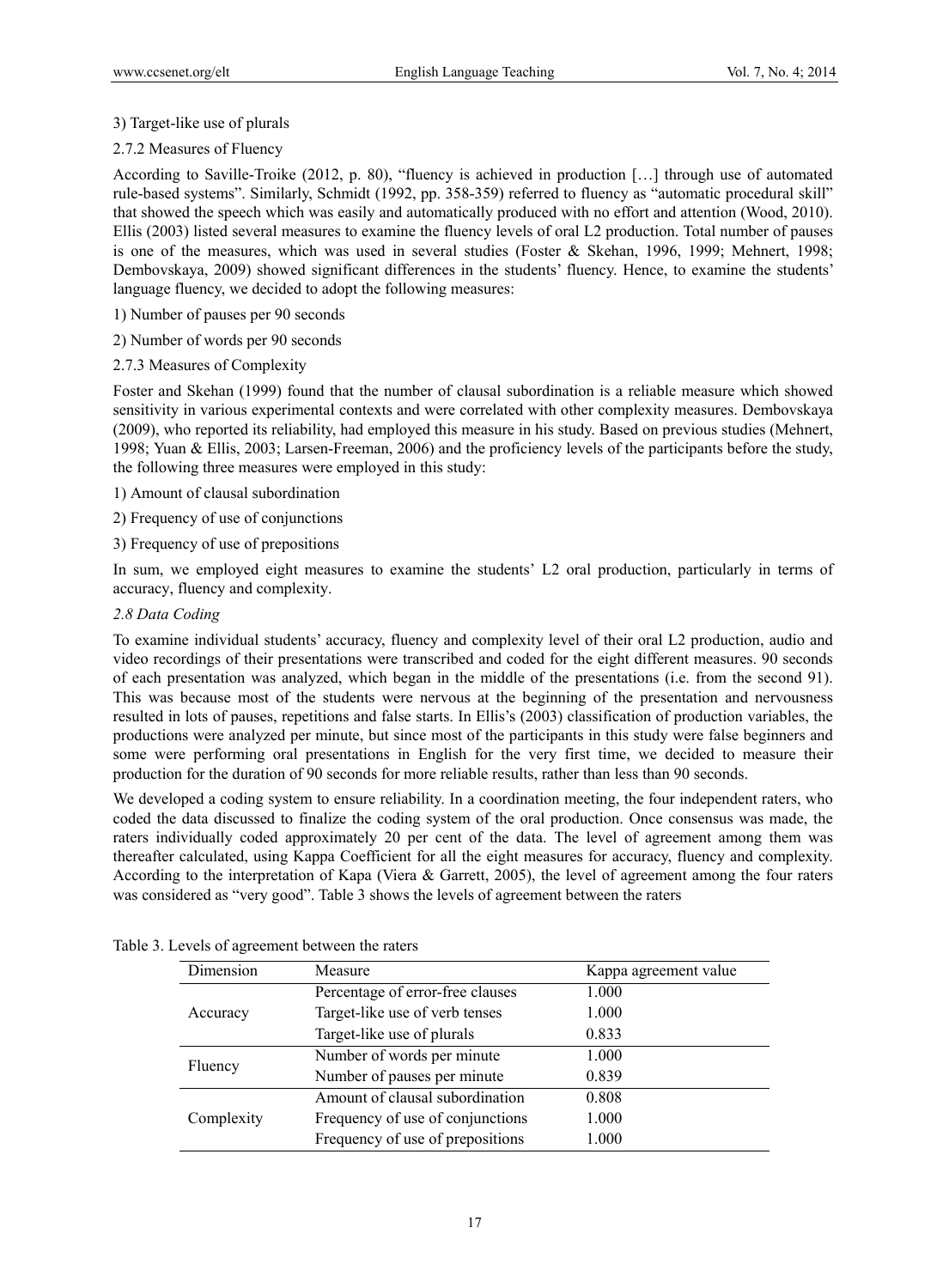# 2.8.1 Accuracy

To acquire the percentage of error-free clauses, the number of error-free clauses was divided by the total number of clauses and multiplied by 100 (Yuan & Ellis, 2003; Dembovskaya, 2009). Errors in syntax, morphology, and lexical choices were considered. As per Foster and Skehan (1996), and Dembovskaya (2009), lexical errors were recorded when a word was absolutely wrong, but not in cases of fine appropriateness of a word in a sentence. For instance, the choice of word "beautiful" in the sentence "My brother is a beautiful man" was not considered as an error.

To examine target-like use of verb tenses in the students' utterances, the correct use of the verb tenses was considered (e.g. "My brother leave school at 1:00 pm every day."; "We take a trip to Antalia last summer."). To assess the number of target-like use of plurals, the correct use of plural nouns in the sentence (e.g. women not womans) and the subject-verb agreement (e.g. "My friend and I are [not am] talking about a trip now.") were counted.

# 2.8.2 Fluency

The number of trimmed words, which was counted, referred to the deletion of words, which were repeated, self-corrected and addressed to the instructor. In terms of pauses, those that took two seconds or more were taken into consideration throughout the 90-second oral production.

# 2.8.3 Complexity

The amount of clausal subordination was defined as the number of dependent clauses per 90 seconds of participants' oral production. In addition, any incomplete clauses or clauses with errors within the verb phrase boundaries were excluded from the count. Frequency of use of conjunctions and prepositions were considered since the students were able to produce only short/simple sentences before this study. Therefore, counting the number of conjunctions and prepositions was deemed as an appropriate criterion to show any improvement in complexity level of the students in their oral production.

#### **3. Results**

After analyzing the data using the eight measures (percentage of error-free clauses; target-like use of verb tenses; target-like use of plurals; number of words per 90 seconds; number of pauses per 90 seconds; amount of clausal subordination; frequency of conjunctions; frequency of use of prepositions) a statistical tool of MANOVA analysis, followed by "Factor Analysis" was used to attain the mean scores of students' accuracy, fluency and complexity between the pre-test tasks and the three test-tasks performed after each phase of the study.

Firstly, the result, of the Multivariate test, with the significance of 0.000 and value of .008 for Wilk's lambda affirmed that the treatments applied during the course of study affected on at least one of the eight focused areas of the students' oral L2 production in the three categories of accuracy, fluency, and complexity (See Table 4).

Table 4. Multivariate test comparing the mean scores of 8 subcategories of accuracy, fluency, complexity

| Effect       | Value |        | Sig. |  |
|--------------|-------|--------|------|--|
| Treatment    |       |        |      |  |
| Wilks'lambda | .008  | 85.432 | .000 |  |

Secondly, a Duncan Multiple Range test (followed by MANOVA repeated measure) was also run. Using the statistics of "principled component", the weighted means of students' accuracy, fluency and complexity that were obtained from the eight measures in each phase of study was calculated and compared by running a Duncan Multiple Range test, using SPSS 16.0.

# *3.1 Accuracy*

The results of the effects of the treatment tasks on the accuracy of oral L2 production, using the three measures: percentage of error-free clauses, target-like use of verb tenses and target-like use of plurals are presented in Table 5.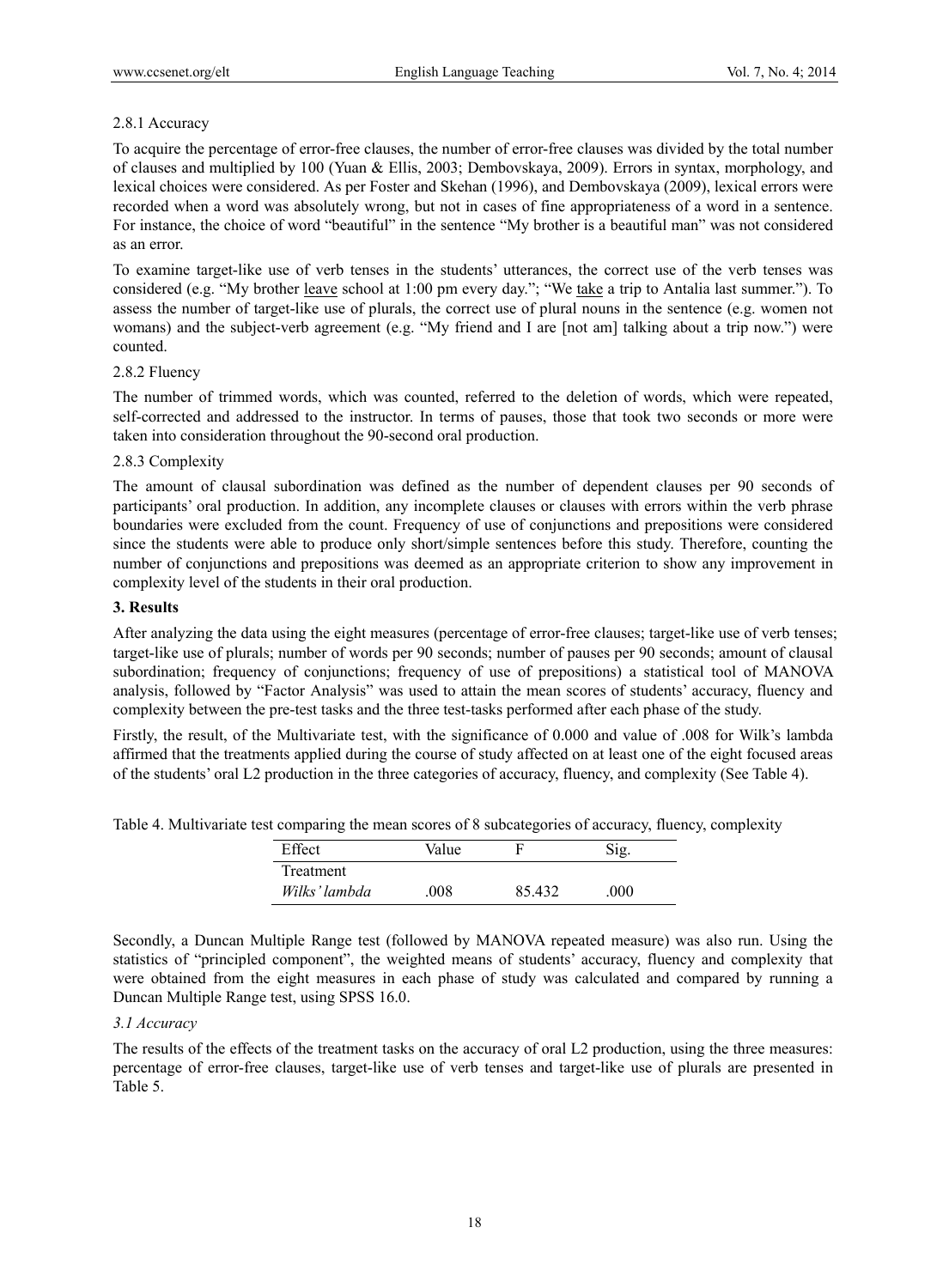| Treatment phase | Type of treatment | N  | Subsets |        |        |        |
|-----------------|-------------------|----|---------|--------|--------|--------|
|                 | task              |    |         |        |        |        |
| Pre-treatment   |                   | 57 | 1.5957  |        |        |        |
|                 | simple            | 57 |         | 5.0557 |        |        |
|                 | +complex          | 57 |         |        | 6.2308 |        |
|                 | $+$ +complex      | 57 |         |        |        | 8.6060 |
| Sig.            |                   |    | 1.000   | 1.000  | 1.000  | 1.000  |

|  | Table 5. The result of Duncan multiple range test on accuracy of L2 production |  |  |  |
|--|--------------------------------------------------------------------------------|--|--|--|
|  |                                                                                |  |  |  |

The Table displays the mean scores of the students in homogeneous subsets for each phase of the study. As we can see, there is obvious increase in the accuracy levels after the treatment of simple tasks. The mean score of the students' accuracy level before the treatment was less than  $2 (M = 1.5957)$ , however after the first treatment tasks (simple tasks); there is an increase in the mean score to 5.0557, with a mean difference of 3.460. At the end of the second phase of the study (+complex tasks) the mean score was 6.2308 and after the final phase of the treatment (++complex tasks), the mean score recorded is 8.6060.

#### *3.2 Fluency*

The results of the effects of the treatment tasks on the fluency of oral L2 production, using the two measures: number of words per 90 seconds and number of pauses per 90 in seconds are presented in Table 6.

| Treatment phase | Type of treatment<br>task | N  | <b>Subsets</b> |         |         |         |
|-----------------|---------------------------|----|----------------|---------|---------|---------|
|                 |                           |    |                |         |         |         |
| Pre-treatment   |                           |    |                |         |         |         |
|                 |                           | 57 | 13.5993        |         |         |         |
|                 | simple                    | 57 |                | 23.9966 |         |         |
|                 | +complex                  | 57 |                |         | 37.9120 |         |
|                 | $+$ +complex              | 57 |                |         |         | 61.2685 |
| Sig.            |                           |    | 1.000          | 1.000   | 1.000   | 1.000   |

Table 6. The result of Duncan multiple range test on fluency of L2 production

As seen in the Table, the mean score of the students' fluency level in before the first treatment is 13.5993, but after the first phase of treatment of simple tasks, the mean score increased to 23.9966, with a mean difference of 10.3973. At the end of the second phase of the study of +complex tasks, the mean score increased further to 37.9129 and at the end of the treatment of the ++complex tasks, the highest mean score recorded is 61.2685.

### *3.3 Complexity*

The results of the effects of the treatment tasks on the complexity of oral L2 production, using the three measures: amount of clausal subordination, frequency of conjunctions, and frequency of use of prepositions are presented in Table 7.

Table 7. The result of Duncan multiple range test on complexity of L2 production

| Treatment phase | Type of treatment | N  | Subsets |        |        |         |
|-----------------|-------------------|----|---------|--------|--------|---------|
|                 | task              |    |         |        |        |         |
| Pre-treatment   |                   | 57 | 1.5896  |        |        |         |
|                 | simple            | 57 |         | 4.2966 |        |         |
|                 | $+$ complex       | 57 |         |        | 6.0006 |         |
|                 | $+$ +complex      | 57 |         |        |        | 13.2898 |
| Sig.            |                   |    | 1.000   | 1.000  | 1.000  | 1.000   |

As seen in the Table, the mean scores of the students' level of complexity of their oral production before the treatment is 1.589 and after the first treatment tasks (simple tasks), the mean score is 4.2966, with a mean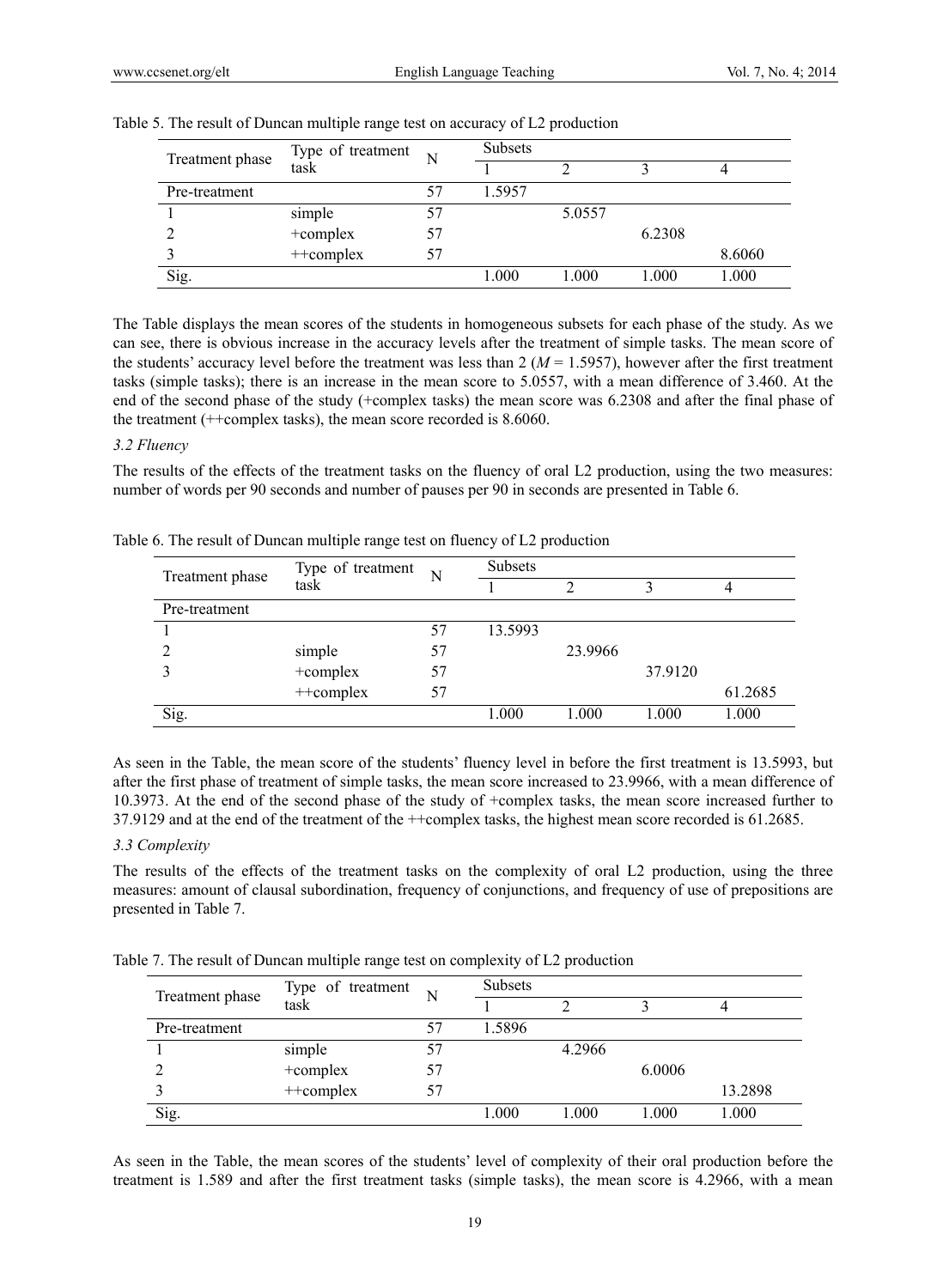difference of 2.707. At the end of the second phase of the study (+complex tasks) and third phase of the treatment (++complex tasks), the mean scores attained are 6.0006 and 13.2898 respectively.

#### **4. Discussion**

The results of this study show that incorporating multimedia in the task-based language teaching environment, with varying levels of complexity, has an effect on improving students' oral L2 production in terms of accuracy, fluency, and complexity, specifically in the measures tested. The following highlights the discussions on the effects of MMTBLT environment on students' accuracy, fluency, and complexity respectively.

#### *4.1 Accuracy*

Giving students tasks with increasing degree of complexity, with the support of multimedia tool as the medium of instruction in the MMTBLT context, the students appear to be able to produce more accurate language. The result showed an obvious increase in the students' accuracy, as reflected in the increase in mean scores of the students' levels of accuracy throughout the study. The results showed improvement in accuracy level after the first phase of treatment tasks ( $M0 = 1.60 < M1 = 5.05$ ). Although the progress of the students after the second phase of the treatment was not as obvious as compared to their progress after the first and third phases of the study, the difference between the students' accuracy before treatments and after the final phase of treatment is substantial ( $M_0 = 1.60$ ,  $M_3 = 8.61$ ; MD = 7.01).

Although Robinson (2003b, 2005a) found that increasing task complexity along resource-directing dimension and making tasks more complex would result in more accurate language production, this study found that even after performing simple tasks at the first phase of the study, the students' oral L2 production showed considerable improvement in accuracy  $(M1-M0 = 3.46)$ . This result could be due to the factors which were taken into consideration in the process of designing the MMTBLT tasks. As mentioned earlier, topic familiarity, connectivity of ideas, and using narratives may have possibly helped students learn syntactic structures that lead to the production of more accurate L2. In addition, integrating multimedia in the TBLT context increased the amount of exposure to language and gave students opportunities to access various data within the same theme. This resulted in repetition of ideas and would have been a good practice for the students to develop the accuracy of their oral L2 production. In general, the result of the study is consistent with Robinson's findings as the mean scores attained increased throughout the course of study as the levels of complexity of tasks increased. The mean difference before and at the end of the treatment recorded for fluency was 47.6692.

#### *4.2 Fluency*

The results also showed that increasing task complexity along resource-directing dimension in the MMTBLT context was effective in developing fluency in oral L2 production. Similar to accuracy of oral production, there was an obvious improvement in the students' fluency of oral production. The mean score of the students' final presentations shows an apparent improvement ( $M_0 = 13.60 < M_1 = 24.00 < M_2 = 37.91 < M_3 = 61.27$ ). In general, the results show that the treatment tasks, with varying degrees of complexity aids fluency of oral L2 production in the MMTBLT environment. With the increase exposure to the language in each phase of the study, students were exposed to the same genre and were given the opportunity to receive repeated messages, which would have attributed to increased vocabulary and cognizant of language functions. This would have developed their confidence to speak in L2. In addition, the MMTBLT environment created opportunities for the students to communication frequently with their peers and the instructor, which may have attributed to increased elicitation of speech during the 16-week of the study. It was a good practice to develop fluency as seen in the mean difference before and at the end of the treatment recorded for accuracy,  $MD = 11.70$ .

#### *4.3 Complexity*

As seen in the results presented in Table 6, the students were also able to produce increasing levels of complex language throughout the course of study. The mean score of the students' final presentations shows an obvious improvement in the students' complexity of oral production  $(M_0 = 1.59 < M_1 = 4.30 < M_2 = 6.00 < M_3 = 13.29)$ . The findings concur with Robinson (2003b, 2005a), i.e. increasing the complexity of tasks along resource-directing dimensions can set more linguistically complex structure in target language. In other words, increasing complex task demand leads to more complex language production. The results of this study clearly show that increasing task complexity along resource-directing dimension in the MMTBLT context improves the students' complexity of their oral production. It also indicates that in an MMTBLT context, even simple tasks can develop the complexity level of oral L2 production. Notwithstanding the fact that simple tasks can be more effective than +complex tasks in developing language complexity  $(M_1-M_0 = 2.71 > M_2-M_1 = 1.50)$ , the results show that ++complex tasks can have obvious effects on developing complexity of oral L2 production ( $M_3$ - $M_2$  =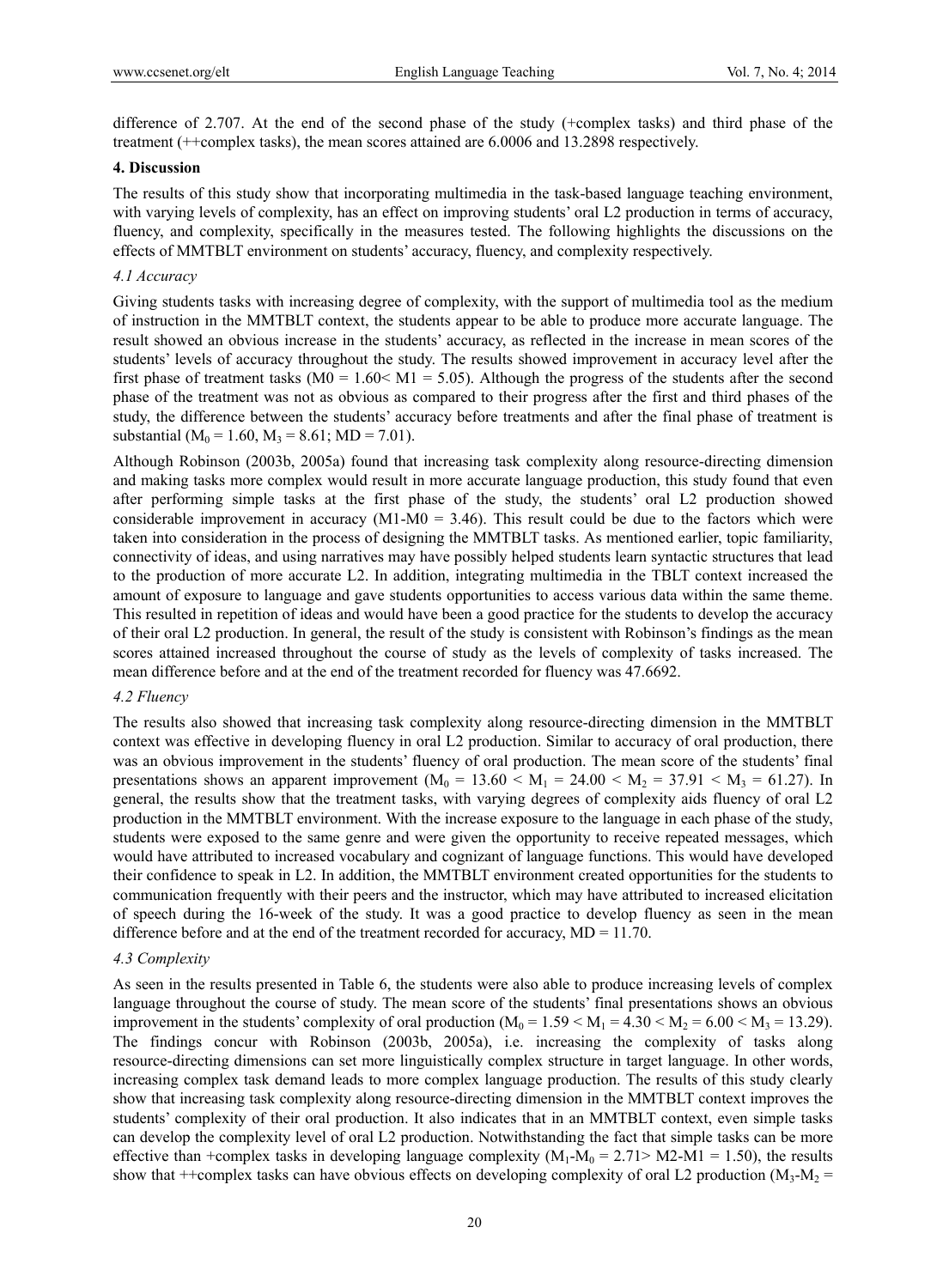#### 7.29).

In comparing the three components of oral L2 production, i.e. accuracy, fluency, and complexity, examined in this study, we found that the effects of MTBLT is greater on fluency of oral L2 production, followed by complexity and accuracy of oral L2 production. However, we acknowledge that the measures used for each component vary in aspects measured.

In sum, the results of the study is consistent with the outcome of previous research (Robinson, 2001; Dembovskaya, 2009) and evinced increasing the complexity of tasks in MMTBLT context can enhance complexity level of students' oral L2 production.

## **5. Conclusion**

This study has shown that the MMTBLT approach improves oral L2 language production, particularly in enhancing students' language accuracy, fluency and complexity. This approach builds a bridge between the TBLT context and the world of technology by incorporating multimedia in a teaching approach, which has been recently gaining popularity in EFL/ESL context. The MMTBLT approach can be used in various teaching contexts with different purposes, focusing on different aspects of the language. This study provides evidence for EFL instructors to consider in designing materials for multimedia-incorporated classrooms to support students along the journey through inter-language path to produce more accurate, fluent and complex L2. Possible areas for further research include changing the task complexity along resource dispersing dimension to examine its effects on students' oral L2 improvement. In addition, multimedia technology can be blended in other types of tasks to examine its effect the on students' L2 development. Using other features of the tasks, lengthening the duration of the treatment, using authentic materials instead of self-designed tasks could lead to different results. Finally, future studies could also adapt the context (i.e. EFL context), age group of participants and types of measures to examine the students' accuracy, fluency and complexity level.

#### **References**

Anderson, E. (2000). The future of library automation for schools. *School Libraries in Canada*, *20*(1), 9-10.

- Clark, R. E. (1983). Reconsidering Research on Learning from Media. *Review of Educational Research*, *53*(4), 445-459.
- Clark, R. E. (1984). Research on student thought processes during computer-based instruction. *Journal of Instructional Development*, *7*(3), 2-5. http://dx.doi.org/10.1007/BF02905752
- Cohen, L., Manion, L., & Morrison, K. (2004). *A Guide to Teaching Practice* (4th ed.). Routledge Falmer, NY.
- Crookes, G. (1989). Planning and interlanguage variation. *Studies in Second Language Acquisition*, *11*(4), 367-383. http://dx.doi.org/10.1017/S0272263100008391
- Dembovskaya, S. B. (2009). *Task-based instruction: The effect of motivational and cognitive pre-tasks on second language oral French production* (PhD dissertation, University of Iowa). Retrieved from http://ir.uiowa.edu/etd/231/
- East, M. (2012). Task-based language teaching from the teachers' perspective: Insights from New Zealand. *Library of Congress Category-in- Publication data*. http://dx.doi.org/10.1075/tblt.3
- Ellis, R. (2003). *Task-based language learning and teaching*. Oxford University Press.
- Ellis, R. (2005). Section A: Learning principles and aspect: Principles of instructional language learning. In P. Robertson (Ed.), *English language learning in the Asian context* (2nd ed.). Asia EFL Journal Press.
- Ellis, R., & Yuan, F. (2005).The effects of careful within-task planning on oral and written task performance. In R. Ellis (Ed.), *Planning and task performance in a second language* (pp. 167-192). Amsterdam: John Benjamins Publishing Company.
- Foster, P., & Skehan, P. (1996). The influence of planning on performance in task-based learning. *Studies in Second Language Acquisition*, *18*, 299-324.
- Foster, F., & Skehan, P. (1999). The influence of source of planning and focus on task-based performance. *Language Teaching Research*, *3*(3), 215-247. http://dx.doi.org/10.1177/136216889900300303
- Gilabert, R. (2006). The simultaneous manipulation of task complexity along planning time and (+/-Here-and-Now): Effects on L2 oral production. In M. P. García-Mayo (Ed.), *Investigating tasks in formal language learning*. Multilingual Matters LTD. Library of Congress Category-in- Publication data.
- Gilabert, R. (2007). The simultaneous manipulation of task complexity along planning and  $+/-$  Here-and-Now: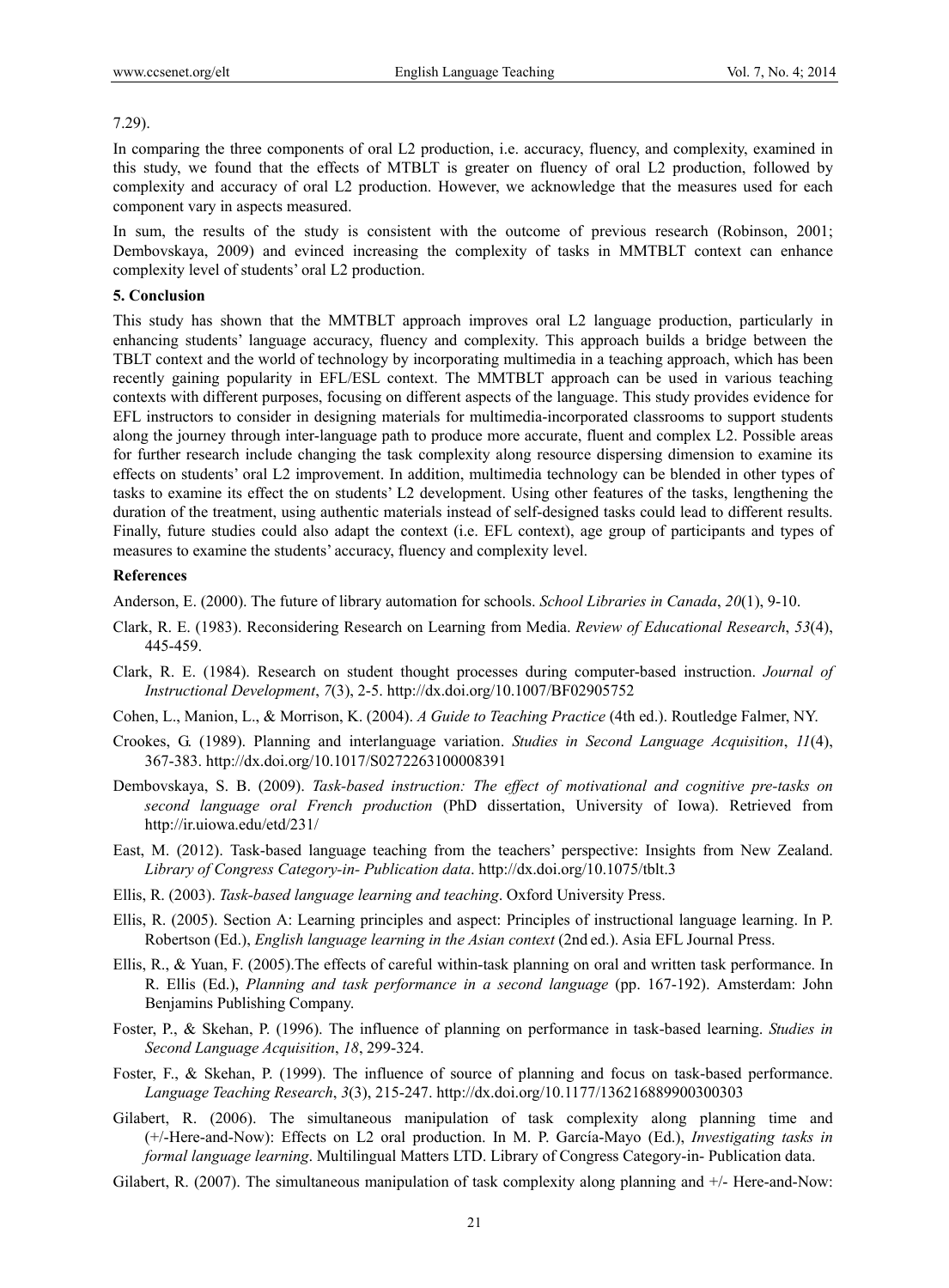effects on L2 oral production. In M. P. García-Mayo (Ed.), *Investigating tasks in formal language learning*. Clevedon: Multilingual Matters.

- Viera, J. A., & Garrett, J. M. (2005). Understanding interobserver agreement: The kappa statistic. *Journal of Family Medicine, research series*, *37*(5).
- Kormos, J. (2011). Task complexity and linguistic and discourse features of narrative writing performance. *Journal of Second Language Writing*, *20*(2), 148-161. http://dx.doi.org/10.1016/j.jslw.2011.02.001
- Kiernan, P. (2003). *Narrative tasks in communicative language learning* (pp. 299-306). JALT in Shizuka, conference proceeding.
- Krashen, S. (1981). *Second Language Acquisition and Second Language Learning*. Oxford: Pergamon.
- Krashen, S. (1994). The input hypothesis and its rivals. In N. Ellis (Ed.), *Implicit and Explicit Learning of Languages*. London: Academic Press.
- Kuiken, V., & Vedder, I. (2007a). Cognitive task complexity and linguistic performancein French L2 writing. In M. P. García-Mayo (Ed.), *Investigating Tasks in Formal Language Learning* (pp. 117-135). Clevedon: Multilingual Matters.
- Kuiken, V., & Vedder, I. (2007b). Task complexity and measures of linguistic performance in L2 writing. *IRAL, International Review of Applied Linguistic in Language Teaching*, *45*(3), 261-284.
- Larsen-Freeman, D. (2006).The emergence of complexity, fluency, and accuracy in the oral and written production of five Chinese learners of English. *Applied Linguistics*, *27*(4), 590-619. http://dx.doi.org/10.1093/applin/aml029
- Long, M. H. (1985). A role for instruction in second language acquisition: Task-based language teaching. In K. Hyltenstam, & M. Pienemann (Eds.), *Modelling and assessing second language acquisition* (pp. 77-79). Clevedon, England: Multilingual Matters.
- Mayer, R. E. (2004). Should there be a three-strikes rule against pure discovery learning: The case for guided methods of instruction. *American Psychologist*, *59*(1), 14-19. http://dx.doi.org/10.1037/0003-066X.59.1.14
- Mayer, R. E. (2009). *Multimedia Learning* (2nd ed.). Cambridge University Press.
- Mehnert, U. (1998). The effects of different lengths of time for planning on second language performance. *Studies in Second Language Acquisition*, *20*, 83-108.
- Moreno, R., & Mayer, R. (2007). Interactive multimodal learning environments. *Educational Psychology Review*, *19*, 309-326. http://dx.doi.org/10.1007/s10648-007-9047-2
- Nunan, D. (2004). *Task-based Language Teaching*. Cambridge language teaching library.
- Ortega, L. (1999). Planning and focus on form in L2 oral performance. *Studies in Second Language Acquisition*, *21*, 109-148.
- Pang, Y. M. M. (2009). *Provision of English language education in small class settings: Reconsidering content, thinking and language use in ELT*. Paper presented at The International Conference on Primary Education 2009, Hong Kong.
- Robinson, P. (2001) Task Complexity, Task Difficulty, and Task Production: Exploring Interactions in a Componential Framework. *Applied Linguistics*, *22*(1), 27-57. http://dx.doi.org/10.1093/applin/22.1.27
- Robinson, P. (2003b). The cognition hypothesis, task design, and adult task-based language learning. *Second Language Studies*, *21*(2), 45-105.
- Robinson, P. (2005a). Cognitive complexity and task sequencing: Are view of studies in a componential framework for second language task design. *International Review of Applied Linguistics in Language Teaching*, *43*(1), 1-33. http://dx.doi.org/10.1515/iral.2005.43.1.1
- Robinson, P. (2007). Task complexity, theory of mind, and intentional reasoning: Effects on L2 speech production, interaction, uptake and perceptions of task difficulty. *IRAL*, *45*, 193-213. http://dx.doi.org/10.1515/iral.2007.009
- Robinson, P. (2011). Task-based language learning: A review of issues (pp. 1-36). In P. Robinson (Ed.), *Task-based Language Learning*. Library of Congress Category-in-publication data. http://dx.doi.org/10.1111/j.1467-9922.2011.00641.x
- Saville-Troike, M. (2012). *Introducing Second Language Acquisition*. Cambridge University Press.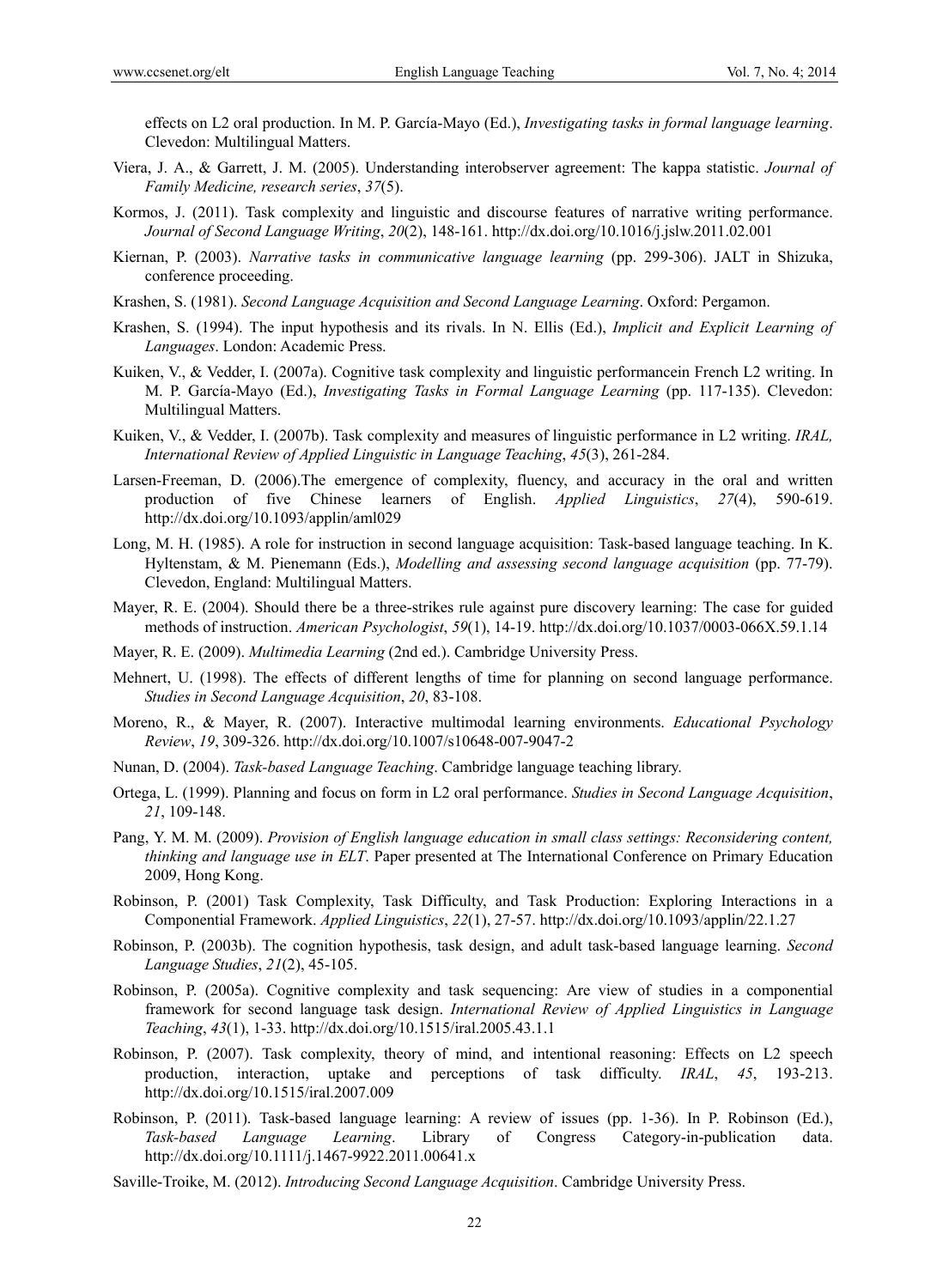- Schmidt, R. (1992). Psychological mechanisms underlying second language fluency. *Studies in Second Language Acquisition*, *14*, 357-385. http://dx.doi.org/10.1017/S0272263100011189
- Skehan, P., & Foster, P. (1997). Task type and task processing conditions as influences on foreign language performance. *Language Teaching Research*, *1*(3), 185-211. http://dx.doi.org/10.1177/136216889700100302
- Skehan, P., & Foster, P. (1999). The influence of task structure and processing conditions on narrative retellings. *Language Learning*, *49*, 93-120. http://dx.doi.org/10.1111/1467-9922.00071
- Skehan, P., & Foster, P. (2001). Cognition and tasks. In P. Robinson (Ed.), *Cognition and second language instructions* (pp. 183-205). Cambridge: Cambridge University Press.
- Skehan, P., & Foster, P. (2005). Strategic and online planning: The influence of surprise information and task time on second language performance. *Language Teaching Research*, *1*, 185-211.
- Yuan, F., & Ellis, R. (2003). The effects of pre-task planning and on-line planning on fluency, complexity, and accuracy in L2 monologic oral production. *Applied Linguistics*, *24*(1), 1-27. http://dx.doi.org/10.1093/applin/24.1.1
- Wood, D. (2010). *Formulaic language and second language speech fluency*. Background, Evidence and Classroom applications-Continuum International Publishing Group.

# **Appendices**

#### Appendix 1



Multimedia Instructional Materials